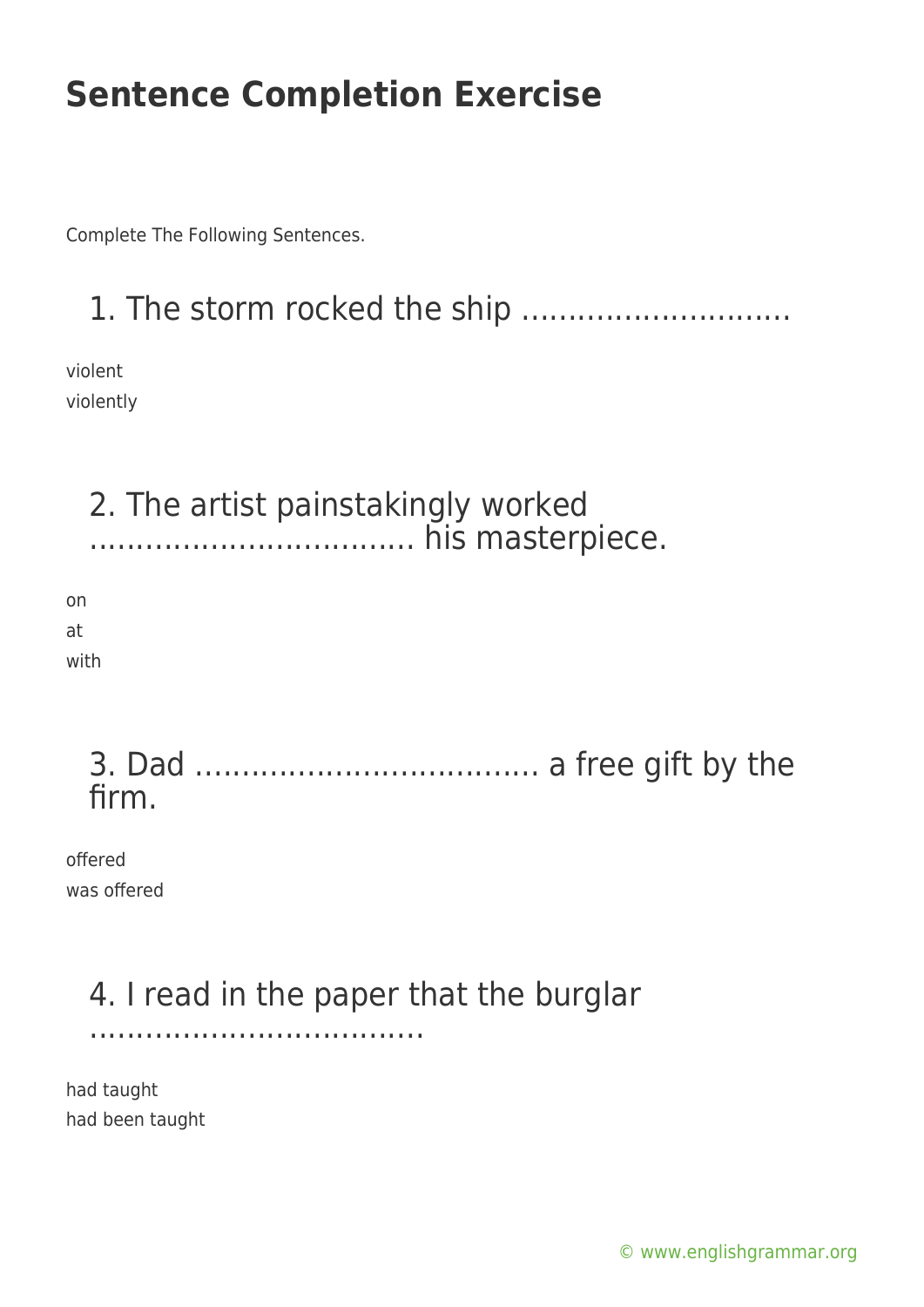5. The crickets began their piercing calls ................................ nightfall. at on in

6. He wore a hat made ....................................... coconut fiber on his head.

with of from

> 7. ..................................... is very popular in many parts of the world.

Coffee The coffee

#### 8. They could not explore the cave .................................. a torch.

unless without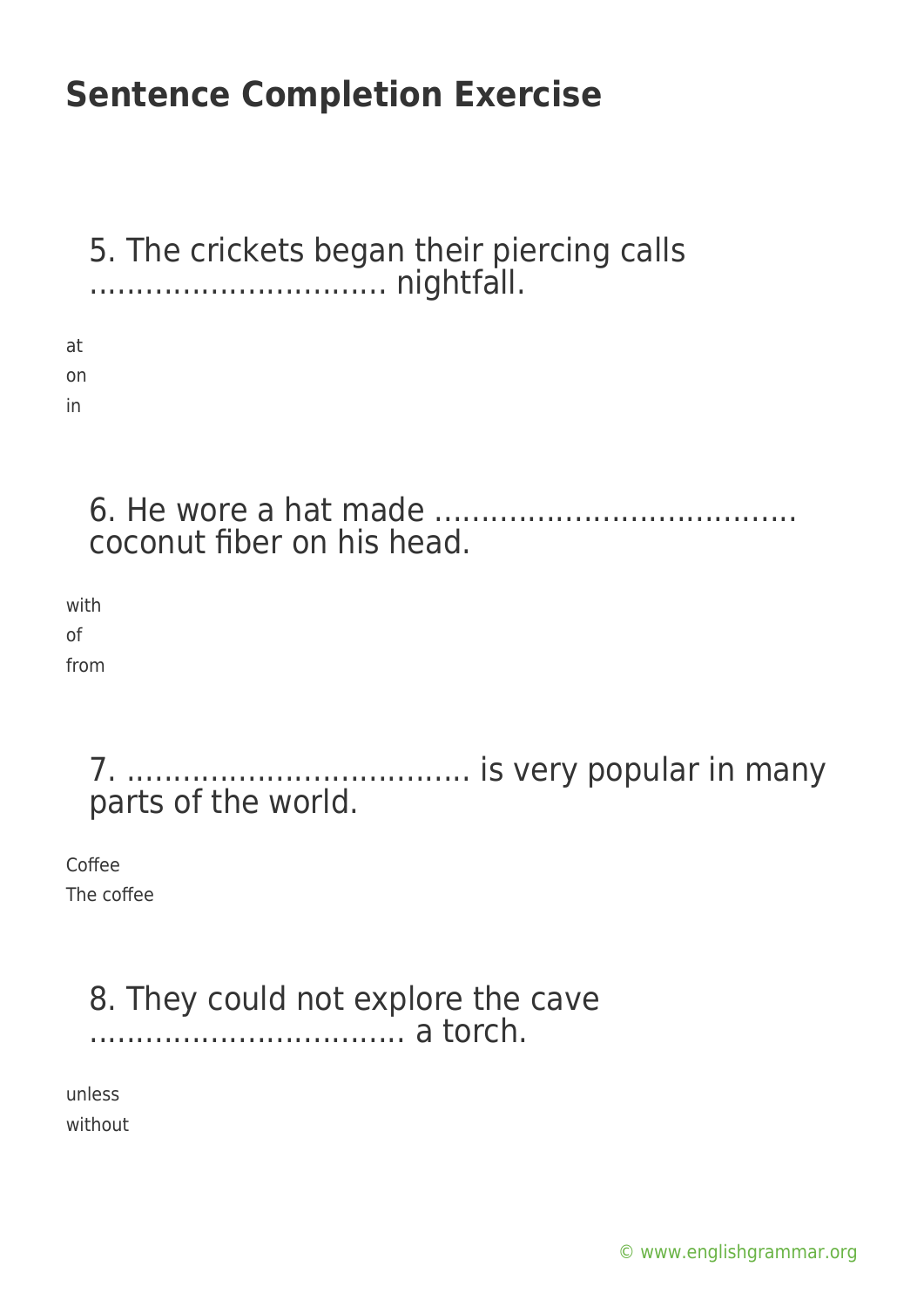#### 9. The shed .................................... during the storm.

damaged was damaged

### 10. James sat next to the dog talking to

............................

him himself

Answers

- 1. The storm rocked the ship violently.
- 2. The artist painstakingly worked at his masterpiece.
- 3. Dad was offered a free gift by the firm.
- 4. I read in the paper that the burglar had been caught.
- 5. The cricketers began their piercing calls at nightfall.
- 6. He wore a hat made of coconut fiber on his head.
- 7. Coffee is very popular in many parts of the world.